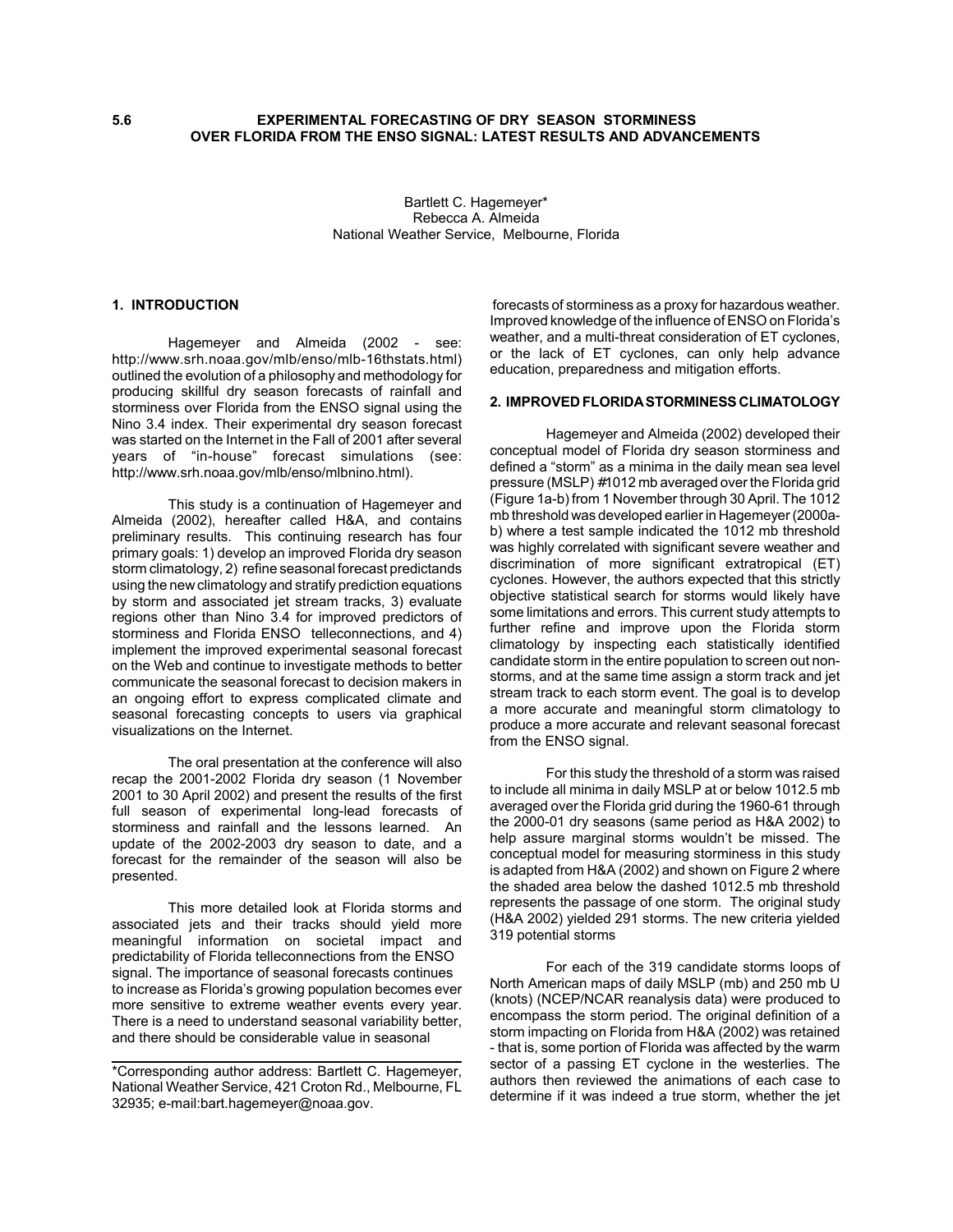

**Figure 1a-b.** Grid used for computation of Florida storminess (80-88<sup>E</sup>W, 24-31<sup>E</sup>N). Figure 1b shows an example of an individual storm passing through the Florida grid.

20



**Figure 2.** Plot of daily MSLP illustrating the modified conceptual model of the passage of a storm through the Florida grid. MSLP was  $#$  the 1012.5 mb threshold on 6 days, but the minima is what is counted as one storm.



**Figure 3.** Classification scheme for Florida storm tracks and associated jet stream tracks. Gulf storm and jet tracks, and Florida storm tracks are a subset of the southern tracks.



**Figure 4.** Mean daily MSLP (mb) plot for 16 November, 1999 illustrating the most typical example of a potential storm dropped during the screening process. The MSLP over the Florida grid dropped below 1012.5 mb due to the deepening of a marine cyclone northeast of Florida.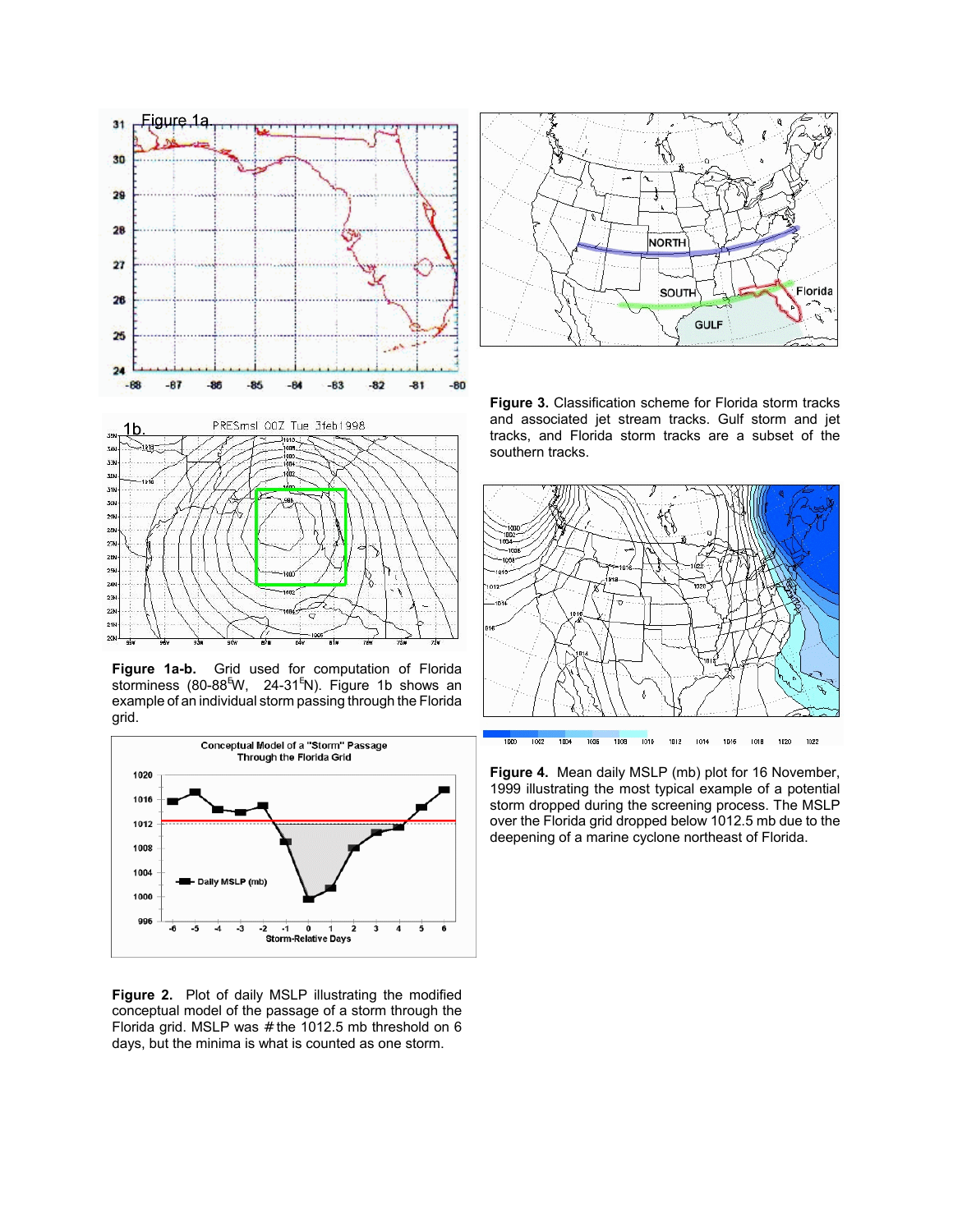stream was associated with it, and what the tracks of the storm and associated jet stream were. For classification purposes, storm and jet tracks were divided into north and south tracks (blue line on Fig. 3). The south track area was then further subdivided into a Gulf of Mexico (Gulf) storm and jet track area (south of the green line in Fig. 3), and those storms that passed directly over Florida (red outline on Fig. 3) with a plan to identify and define the archetype Florida cyclone.

As each case was examined, it was categorized by both storm track and jet track. For most of the candidate cases only 24 hour resolution maps were available making the determination of storm and jet tracks difficult at times. There were 10 possible combinations assigned: northern track cyclone with north, south, or Gulf jet track, Southern track cyclone with north, south, or Gulf jet track, Gulf cyclone with north, south, or Gulf jet track and an additional category the "Florida Cyclone" with cyclone passing over Florida and a jet track over Florida. At least one of each of the ten possible types was observed. Examples of each of the 10 possible storm/jet combinations are shown as Figures. 5a-j.

 Of the 319 initial candidate storms three were found to be part of the same storm system and combined with other storms for 316 candidates. Examination of the animations for each case resulted in 79 potential storms being removed, leaving 237 storms and jet tracks. Candidate storms were screened out primarily because the gridded daily mean MSLP dropped to #1012.5 mb without the direct effect of the warm sector of a specific ET cyclone passing over Florida in the westerlies. The removals resulted from several scenarios: 1) an area of broad low pressure covered the eastern U.S. and was not counted as a storm, 2) named or otherwise officially documented late-season tropical and subtropical cyclones were removed, 3) additional unnamed late season tropical or hybrid lows (Hagemeyer 1998, 1999) moving out of the Carribean or southern Gulf of Mexico and passing near Florida dropping the pressure to below the threshold were removed, 4) marine ET cyclones developing east of Florida dropping the pressure below the threshold were removed, and 5) the most common case, which was "backdoor" storms that were predominantly northern cyclones that deepened significantly after moving offshore over the Atlantic Ocean and dropped the MSLP to below 1012.5 mb in the Florida grid. Figure 4 is an example of this most common "backdoor statistical storm"case that does not constitute the passage of a real storm.

 Table 1 shows the classification categories of the 237 storms and their associated jet tracks (the jet stream was present in every case). The most common storm/jet track classification was Gulf/Gulf (49), followed by South/South (44), North/South (41), Gulf/South (39), South/Gulf (34), North/Gulf (24), North/North (4), South/North (1), and Gulf/North (1). It should be noted that most of the northern track storms and jets were relatively near the north/south cutoff.

There were 69 northern track cyclones and 168

southern track cyclones (Gulf + South) and six north track jets and 231 south track jets (Gulf + South). The southern track cyclones with southern track jets (166 of 238 or 70%) were very similar to the conceptual model of an ET cyclone affecting Florida during the dry season first laid out by Hagemeyer in 1997, and further refined in 1998 and 2000a-b. Interestingly, the 69 northern track storms were associated with 65 southern jets despite the fact that neither jet location nor track or gridded 250 mb U were involved in the screening process.

Figure 6 shows a comparison between the 316 1012.5 mb statistically identified dry season storms and the final adjusted 237 storms affecting Florida after the screening process. Of the 79 potential storms dropped, 42 (54%) were northern track storms, 27 were southern track lows, and 10 were undefined due to broad, diffuse low pressure. Figure 7 compares the 237 storms by seasons in this latest study to the previous, less restrictive, study of H&A 2002 with 291 storms based solely on the statistical criteria. This new climatology contains a higher percentage of storms with more significant impact on Florida and should prove to be a more accurate foundation for the dry season forecast effort. For example, the greatest deviation between H&A 2002 and the current study occurred in the 1969/70 season with 16 storms (a significant outlier in previous seasonal forecast results) being reduced to eight storms in the current study. Close inspection revealed eight of the 16 storms were northern storms that dropped MSLP in the Florida grid, but did not meet the spirit of the conceptual model in a manner similar to the case shown on Figure 4. Every season but five had some changes based on careful subjective interpretation. The authors believe that this storminess database will provide more meaningful and useful regression results as well as be an asset in education in its own right.

Figure 8 shows the frequency distribution of the number of storms per dry season from 1960-61 to 2000- 01. The mean was 5.8 (previous H&A mean 7.1), median 5 (previous 6), mode 4 (previous 6), standard deviation 3.8 (previous 3.9), and range 18 (previous 17).

It should be noted that these 237 storms are not the only dry season scenarios that can produce a major weather impact, especially on a localized part of Florida due to mesoscale forcing. Our criterion does not catch every storm, or all extreme events, especially from a customer perspective since "all weather is local." This possibility was recognized early on and in fact is part of the disclaimer for the seasonal forecast on the web which reads in part: *"Extreme weather events can occur within the forecast area and have significant local impacts even though the seasonal measures forecast here are not extreme. For example, record-breaking rainfall could occur over an area of, say, several counties, while the broader forecast area remains in serious long-term drought."*

An example of this scenario is shown on Figure 9, the MSLP/jet stream chart for 00 UTC 7 March, 1992 at about the time that the most expensive hailstorm in the history of Florida (up to that time) was occurring on the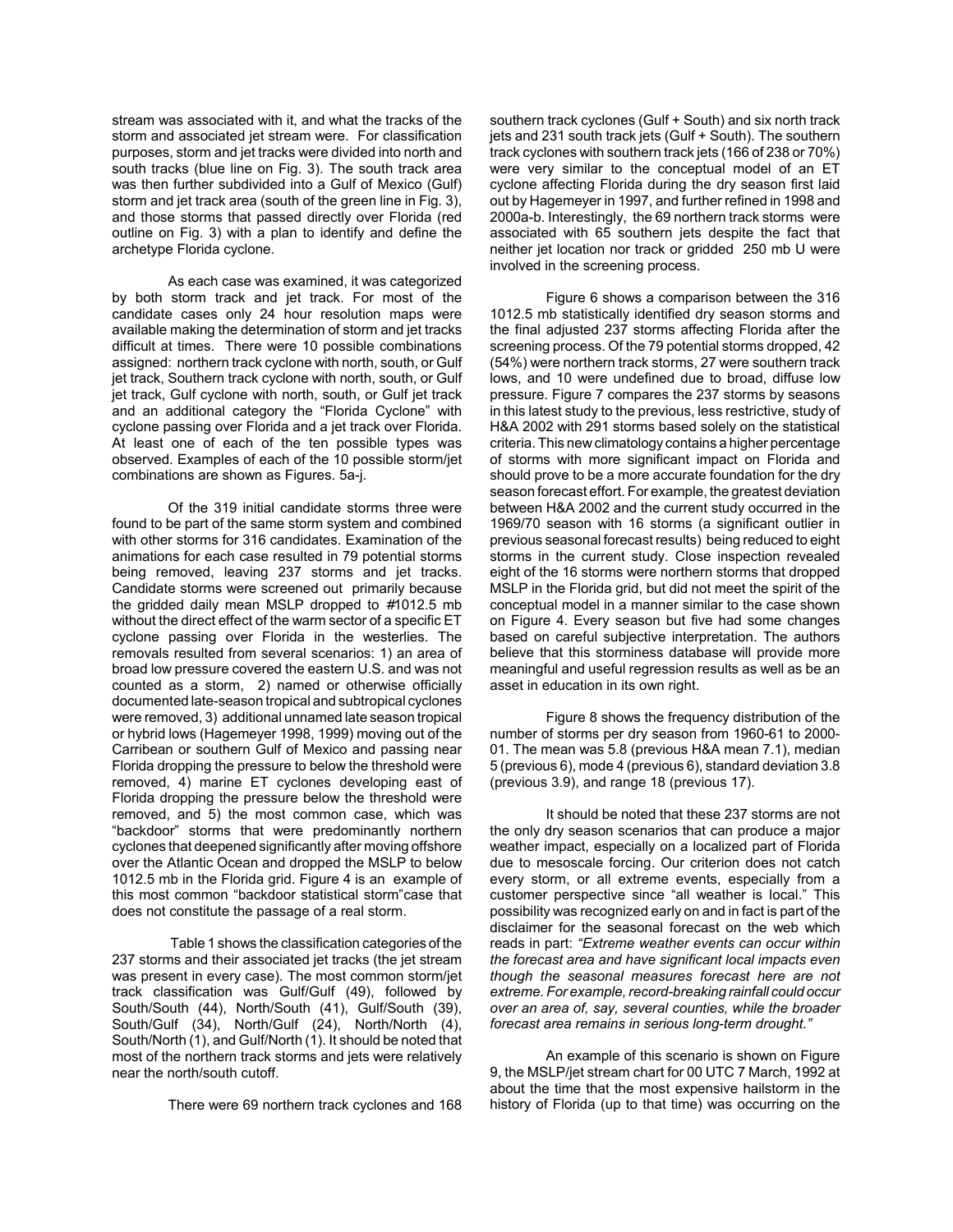

**Figure 5a. Figure 5b.**



**Figure 5c. Figure 5d**.

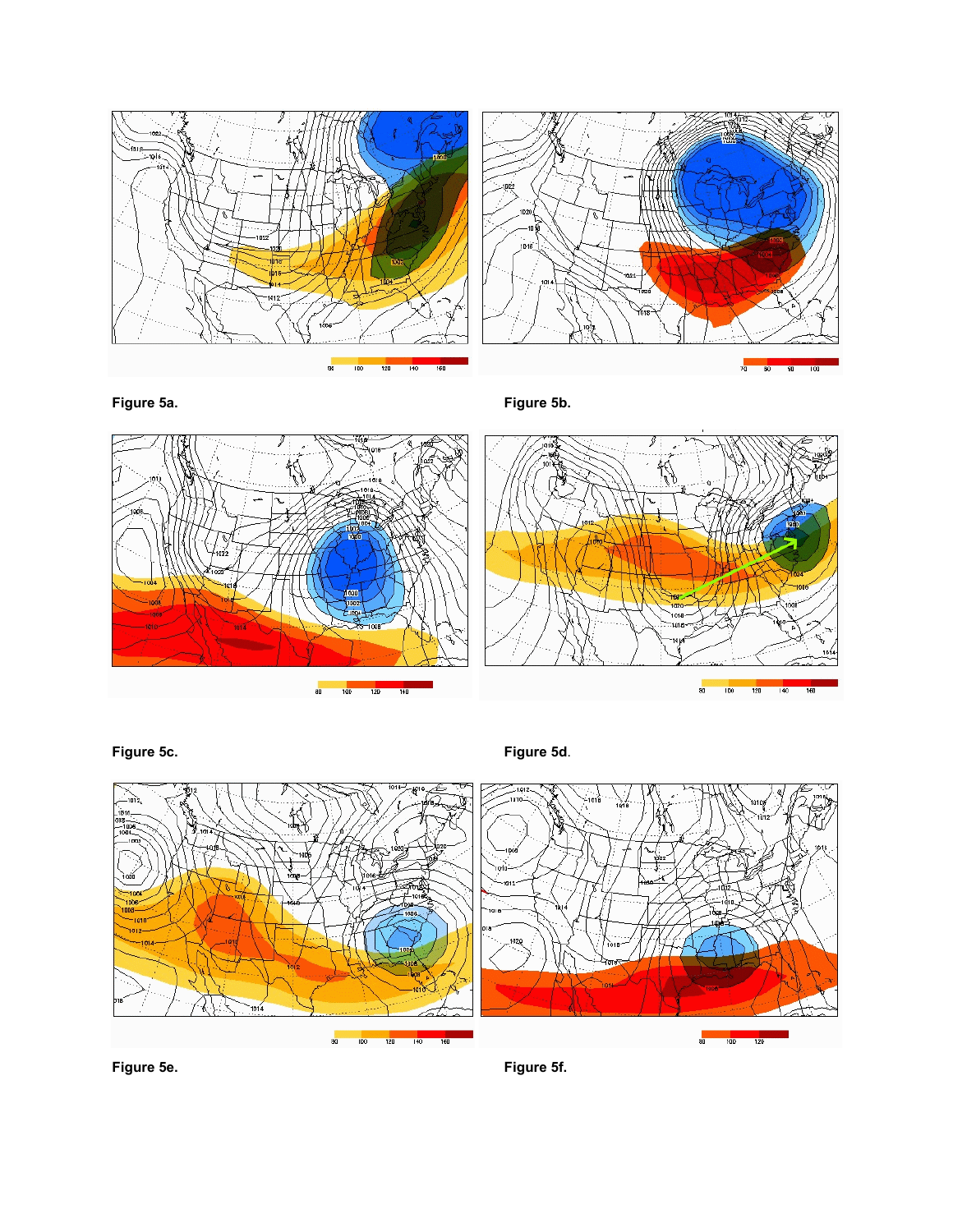

**Figure 5g. Figure 5h.**



**Figure 5i. Figure 5j.**

**Figure 5a-j.** Plots of storms (daily mean MSLP in mbs., storms highlighted in shades of blue) and jet streams (daily mean 250 mb U in knots, jet streams highlighted in shades of red) for the 10 possible storm/jet track classifications in the study. 5(a) North storm/north jet - 4 April, 1966, 5(b) North storm/south jet - 2 November, 1997, 5(c) North storm/Gulf jet - 2 February, 1983, 5(d) South storm/north jet (green arrow shows past track of this fast-moving storm) - 6 April, 1982, 5(e) South storm/south jet - 23 February, 1998, 5(f) South storm/Gulf jet - 23 April, 1983, 5(g) Gulf storm/north jet - 10 November, 1963, 5(h) Gulf storm/south jet - 28 February, 1964, 5(i) Gulf storm/Gulf jet - 15 January, 1998, 5(j) Florida Cyclone with associated jet - 28 February, 1983 (a subset of Gulf/Gulf storms/jets).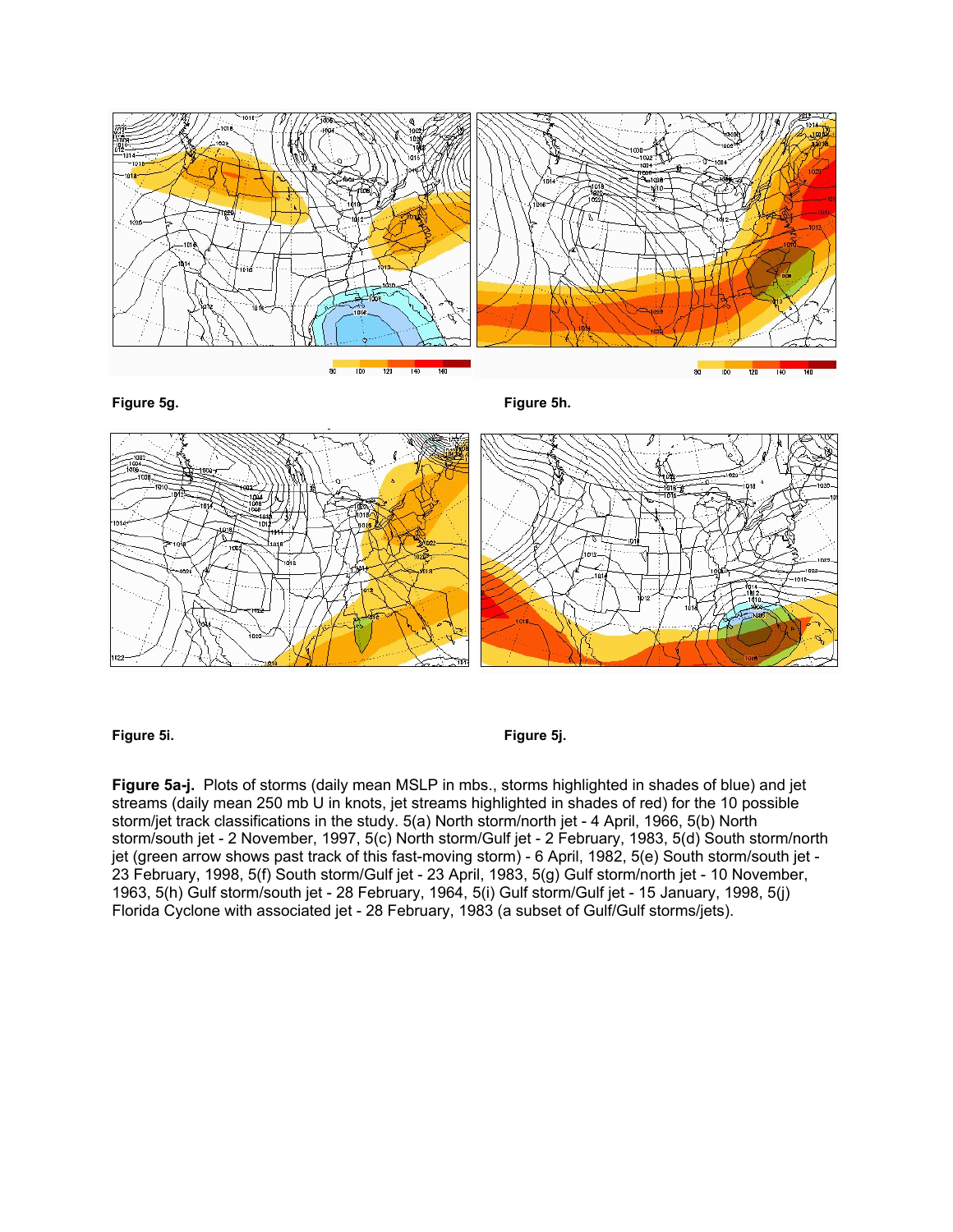evening of March 6<sup>th</sup>. Hail, high winds, excessive rain, and tornadoes raked the Orlando area. But the area was technically not in the warm sector of an ET cyclone, the cyclone developed in the Southern Plains and moved to the upper Midwest and weakened while high pressure built back in over Florida. The outbreak of severe weather was forced by mesoscale circulations (sea breeze/outflow boundaries) in an unseasonable warm, moist, unstable airmass as the right front quadrant of a significant jet maxima approached the area.

Several other well-known severe weather outbreaks that were not truly associated with a surface low and did not make the cut as dry season storms, but that had significant impact on localized areas of Florida were examined. In each case a relatively strong jet maximum was associated with the event. These observations, and the finding of Hagemeyer and Matney (1993) that the mean bulk wind speed through the depth of the troposphere has the greatest correlation to tornado strength, begs the question - which is more important - the cyclone or the energy provided by the jet stream. Clearly in the vast majority of cases the two will be related as in all 237 cases of storms here a jet was in proximity. However, the jet was the major player in some other events (most likely events late in the dry season and nearer the transition to the wet season when proximity to a low is not so critical and mesoscale boundaries can accomplish what a cold front can)

Hagemeyer (2000a-b) did find that the dry season mean 250 mb U was highly correlated with Nino 3.4. It is possible, and indeed likely, that the number of jet maxima in a season is also highly correlated. But Hagemeyer (2000a-b) was concerned about the relevance of the seasonal forecast to users and came to the conclusion that the accumulation of storminess, or lack thereof, was best variable to relate to impact on society. This study only looked at jet streams, given a storm, it did not look at jets in isolation, and it is unknown just how many jet maxima occurred in all the dry seasons of the study period regardless of their association with cyclones. Again, it is significant that of the 69 northern storms - 65 had southern jets. There may be value in calculating the number of jet maxima in each dry season and considering their forecasting.

But for seasonal forecasting of the number of lows, or even of jets, it is the bulk measure we are after. The goal is to forecast the accumulated seasonal impact of storms, or lack thereof. An individual storm setting provides an opportunity for critical elements to come together in space and time to produce hazardous weather. Not all storms reach their potential, and the development of extreme convection can come from lesser storms. This is why the *number* of storms in a *season* is most important - the more storms/jets the more chances for all elements to come together to negatively impact society, and likewise, fewer storms can also have a negative impact.

# **3. ADVANCEMENTS IN SEASONAL FORECASTING FROM THE ENSO SIGNAL**

This study is a continuation of an investigation by H&A (2002) into how much regional specificity can be achieved in forecasts of dry season storminess from the ENSO signal. They found that there was a significant relationship between dry season storminess and Nino 3.4 over Florida, and a good portion of the Southeast United States. However, they noted there was much more information to be gleaned from multiple linear regression (MLR) and suspected that the location of the SST anomalies might have a significant impact on Florida response.

The preliminary climatology of the 237 storms identified for the 1960-61 to 2000-2001 dry seasons in this study comprises the new database of predictands for seasonal forecasting of dry season storminess. Figure 10a shows the total number of storms (blue line), and the number of north track (red line), south track (green line), and Gulf track (black line) storms for the 1960-61 through 2000-01 dry seasons. Figure 10b shows the total number of jets associated with storms (blue line), and the number of north track (red), south track (green), and Gulf track jet streams for the 1960-61 through 2000-01 dry seasons. Just as was noted in H&A (2002) there is significant season-to-season variability in storminess and an indication of greatly increased storminess during the most recent El Nino's of 1982-83, 1986-87, 1991-92, and 1997- 98 and reduced storminess in recent La Nina's such as 1988-89 and 1998-2001. It also appears there is a tendency for more Gulf storms and Gulf jets during the El Nino periods.

Hoerling and Kumar (2000) noted that one of the outstanding problems in seasonal predictability research is determining how nonlinear the relationship between boundary forcing and the climate signal actually is. H&A (2002) stated that the relationship between ENSO and Florida storminess is likely not just a linear one where ENSO controls storminess entirely, but likely a relationship complicated by nonlinear interactions with other systems. However, it is likely that ENSO is the dominant system, especially during extreme phases. Over a restricted range of SST indices and seasonal storminess (for example, -3 to +3 and 0 to .20) a linear model seems reasonable. Figure 11 illustrates the conceptual model of the seasonal forecasting scheme used in H&A (2002). This model is also applied in the current study using all of the commonly available measures of Pacific SST's for ENSO monitoring by the Climate Prediction Center (CPC) as predictors. Figure 12 shows the areas that make up the Nino  $1+2$ . Nino 3.0, Nino 3.4, and Nino 4 indices used in this study.

H&A (2002) found that multicollinearity was a significant issue in multiple linear regression using multiple monthly SST indices as predictors. This study focused on using mean values and two-monthly values because when more than two SST variables were used as predictors in MLR equations, multicollinearity resulted (see H&A 2002 for a more complete discussion).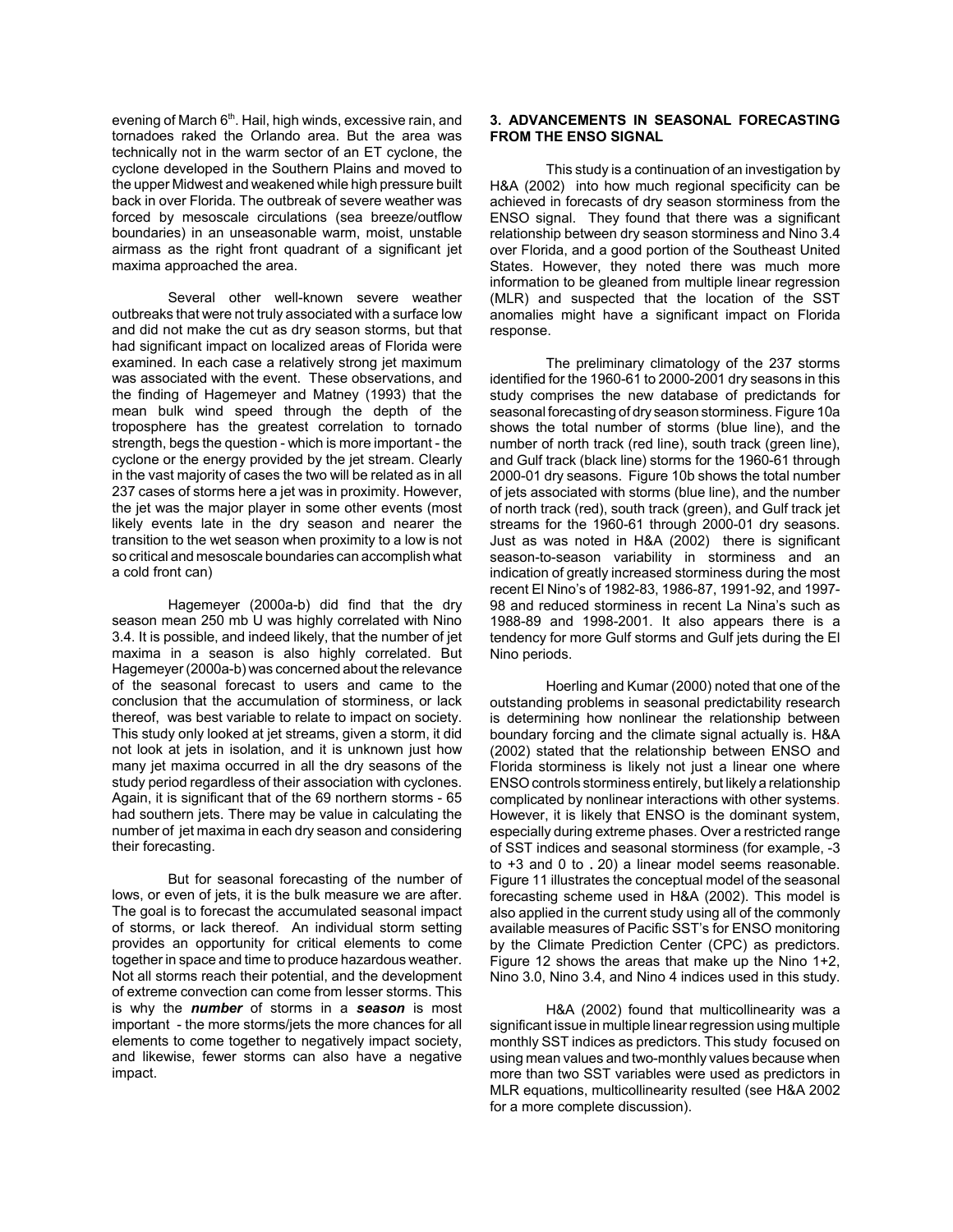|                             | <b>Storm Tracks</b> |       |      |       |
|-----------------------------|---------------------|-------|------|-------|
| <b>Jet</b><br><b>Tracks</b> | <b>North</b>        | South | Gulf | Total |
| <b>North</b>                | 4                   |       |      | 6     |
| South                       | 41                  | 44    | 39   | 124   |
| Gulf                        | 24                  | 34    | 49   | 107   |
| Total                       | 69                  | 79    | 89   | 237   |

**Table 1.** Classification of the 237 Florida storms by storm track and associated jet stream track. Note that Gulf track storms and jets are a subset of southern track storms and jets, thus total southern storms and jets are obtained by adding the "South" and "Gulf" categories.



**Figure 6.** Comparison of the number of dry season candidate "storms" from the initial 1012.5 mb statistical screening process and final number of adjusted storms after detailed inspection of each case.



**Figure 7.** Comparison of seasonal storm counts from Hagemeyer and Almeida (2002) and the results of the current study.

6 5  $\overline{\mathbf{4}}$ Frequency  $\overline{2}$  $\mathbf{1}$ 0 0 8 10  $\mathbf{14}$ 16 ้18  $20^{\circ}$ 6 12 2 4 **Storms Per Dry Season** 

**Figure 8.** Frequency distribution of number of storms per dry season (1960-61 to 2000-01).



**Figure 9.** Plot of daily mean MSLP (mb) with relevant low highlighted in light blue and 250 mb U (kts) with jet stream highlighted in shades of red for 00 UTC 7 March, 1992.

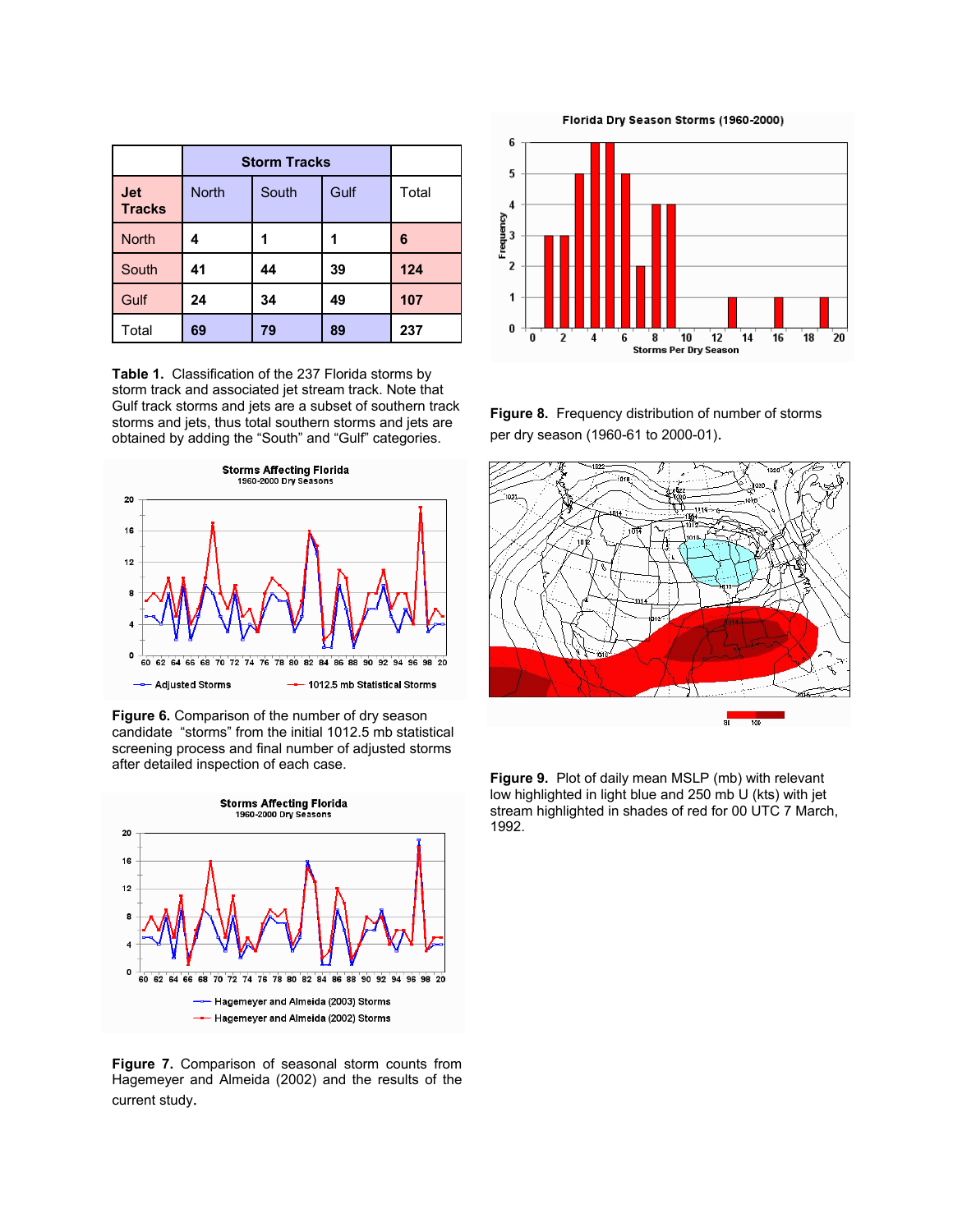

Figure 10a.

.



**Figure 10a-b.** Comparison of dry season storminess (1960-61 to 2000-2001) and storm and jet stream tracks (see Fig. 3). In this case the Gulf and South storm and jet tracks are broken out separately. The sum of the North, South, and Gulf tracks equals the total storms and jets for the season.



**Figure 11.** Conceptual model of dry season forecast methodology (from H&A 2002) . For illustration purposes monthly Nino 3.4 and 3-month moving averages of MSLP anomaly for the Florida grid from January 1997 to May 1999 are shown. Nino 3.4 candidate predictors are indicated by the long green horizontal line with arrows. The dry season forecast period is indicated by the short red horizontal line with arrows. Some combination of monthly ENSO predictors will provide the best forecast of dry season storminess over Florida.



**Figure 12.** Illustration of sea surface temperature (**SST**) areas used as predictors in this study. The monthly values of Nino 4, Nino 3.4, Nino 3.0, and Nino 1+2 are the area-averaged SST in each of the geographic blocks on the figure.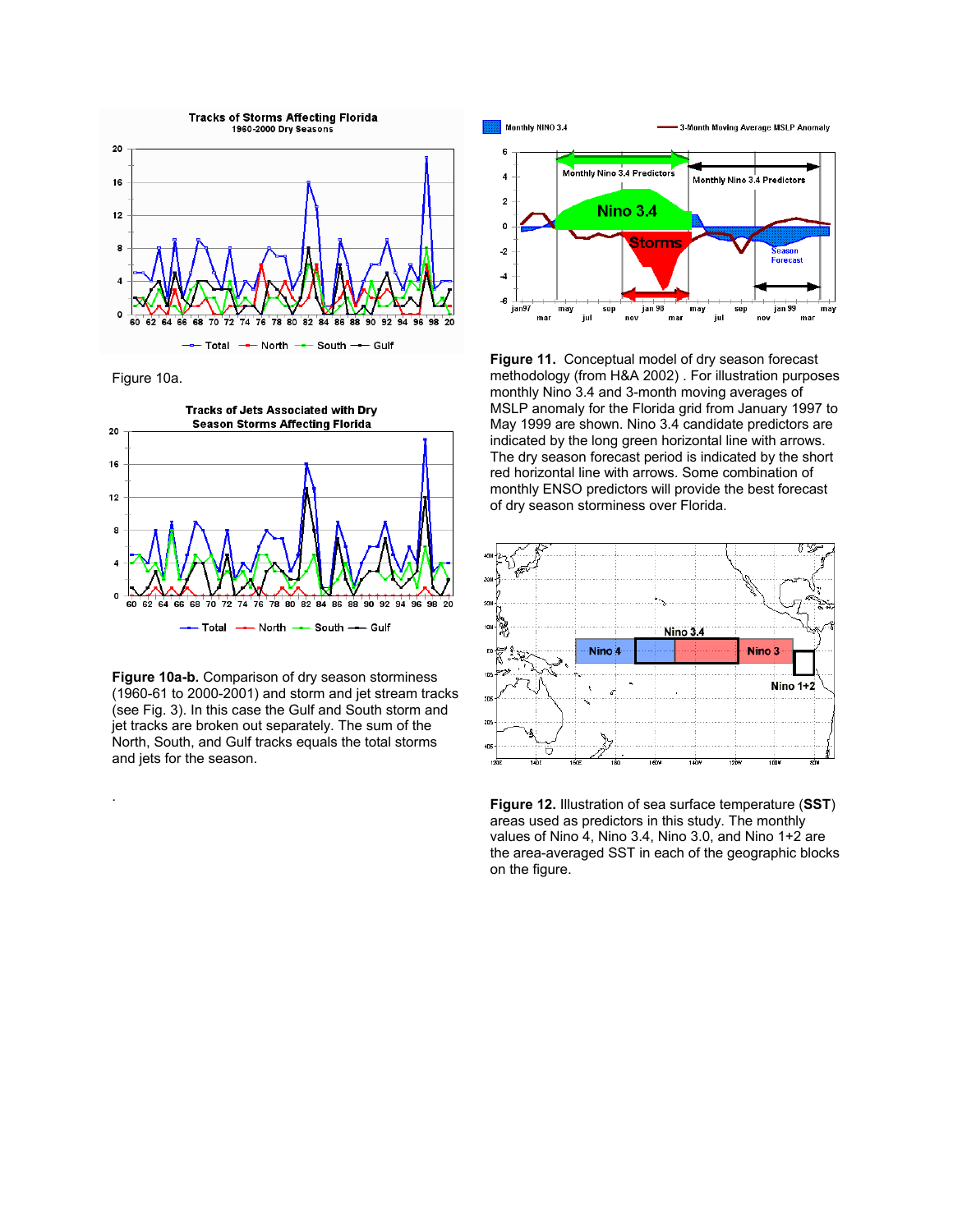The authors completed regression analyses on all possible combinations of one-month and two-month values of Nino 1+2, Nino 3.0, Nino 3.4, and Nino 4.0 from May through the following April on dry season storminess and the most common combinations of storm and jet tracks for the 1960-61 through 2000-2001 and the 1980-81 through 2000-2001 dry seasons. Table 2 lists the best results as determined by r-values for each storm and jet track scenario. Information on F-test significance (F**.01**) and t-test significance (t**.05**) is also indicated on Table 2. H&A (2002) found significant relationships between Nino 3.4 and dry season storminess, and that was again the case using the new storminess predictand climatology. The authors believed the location of the warm/cool SST's important, and that Nino 3.0 might prove to be a better predictor. It was expected that Nino 4.0 might give poorer results due to its position in the western equatorial Pacific. It was also expected that Nino 1+2 might give poorer results due to its relatively small geographic area next to the coast of South America.

Perhaps what was most surprising was that Nino 1+2, Nino 3.0 and a combination of both Nino 1+2 and Nino 3.0 all significantly outperformed Nino 3.4. What is abundantly clear, and further confirms the results of H&A (2002), is that there is a strong relationship between equatorial Pacific SST's and Florida dry season weather and that many measures of SST prove to be effective predictors. Clearly the significance of the relationship of equatorial Pacific SST's to Florida storminess decreases from east to west with Nino 1+2 and Nino 3.0 providing nearly equal results, followed by Nino 3.4 and then Nino 4.0 with little useful relative predictive ability.

What was also confirmed from the previous work of H&A (2002) was that the two-month combinations of SST predictors such as June and following February or August and following January, which are appealing conceptually and physically (i.e. the first month marks the ENSO phase and the second month confirms the seasonal trend), do not outperform the most simple measure of SST which is the average SST index from May through following April. Indeed, even when the two-month SST predictors were highly correlated (for example: N. Storms regressed on August and January Nino 1+2), one of the monthly variables occasionally had a negative regression coefficient and failed the t-test indicating some influence of multicollinearity with just two predictor variables. Perhaps the efficacy of the 12-month mean values should not be too surprising since statistical analyses indicate that this average value typically does capture the SST trend which is so important to the teleconnections forecast.

Figures 13 and 14 compare the observed storms for the 1960-2000 dry seasons and for the 1980-2000 dry seasons respectively to those predicted by Nino 1+2 (Equations 1 and 2).

**Storminess**  $_{(NOV-APR)} = b + b_{Mean\ May\ to\ April}(Nino1+2_{Mean\ May}$ **to Apr) (1)**

**Storminess (NOV-APR) = b + bAug(Nino1+2Aug) + bJan(Nino1+2Jan) (2)**

Figures 15 and 16 compare the observed storms for the 1960-2000 dry seasons and for the 1980-2000 dry seasons respectively to those predicted by Nino 3.0 (Equations 3 and 4).

Storminess <sub>(NOV-APR)</sub> = b + b<sub>Mean May to April</sub>(Nino3.0<sub>Mean May</sub> **to Apr) (3)**

**Storminess (NOV-APR) = b + bJun(Nino3.0Jun) +**  $b_{\text{Feb}}(\text{Nino3.0}_{\text{Feb}})$  (4)

Figures 17 and 18 compare the observed storms for the 1960-2000 dry seasons and for the 1980-2000 dry seasons respectively to those predicted by June Nino 3.0 and January Nino 1+2 (Equation 5).

Storminess 
$$
_{(NOV-APR)} = b + b_{\text{Jun}}(Nino3.0_{\text{Jun}}) + b_{\text{Jan}}(Nino1 + 2_{\text{Jan}})
$$

\n(5)

Figures 19 and 20 are Taylor-Russell diagrams for Eqs. 1, 3, and 5 for the 1960-2000 and 1980-2000 dry seasons respectively. These results represent a significant improvement over H&A (2002), especially for the period 1960-2000, reflecting both the improved storminess climatology and the use of the new SST variables. The results indicate considerable skill in predicting above/below normal dry season storminess as well as extreme storminess for the Florida grid. Again, the forecasts based on equations using the 1980-2000 data were more accurate. This period was marked by extremes of ENSO, more so than 1960 to 1980 period, again confirming correlations may be stronger during extreme phases of ENSO.

What was most interesting was that for all intents, the results of using average Nino 3.0 and Nino 1+2, and a combination of both were virtually the same and had nearly the same mean absolute errors.

#### **4. CONCLUDING REMARKS**

This latest study continues to confirm the importance of the ENSO signal to Florida dry season weather. It also indicates that Nino 3.0 and Nino 1+2, or SST anomalies in the eastern equatorial Pacific Ocean, are better predictors than Nino 3.4, The Climate Prediction Center produces forecasts of Nino 3.0 as well as Nino 3.4 so the author's will incorporate the Nino 3.0 equations into their seasonal forecast scheme. It is clear that many different combinations of Nino 1+2, Nino 3.0 and Nino 3.4 provide significant confidence in predicting above/below normal regional storminess, however, the most important challenge still remains the accurate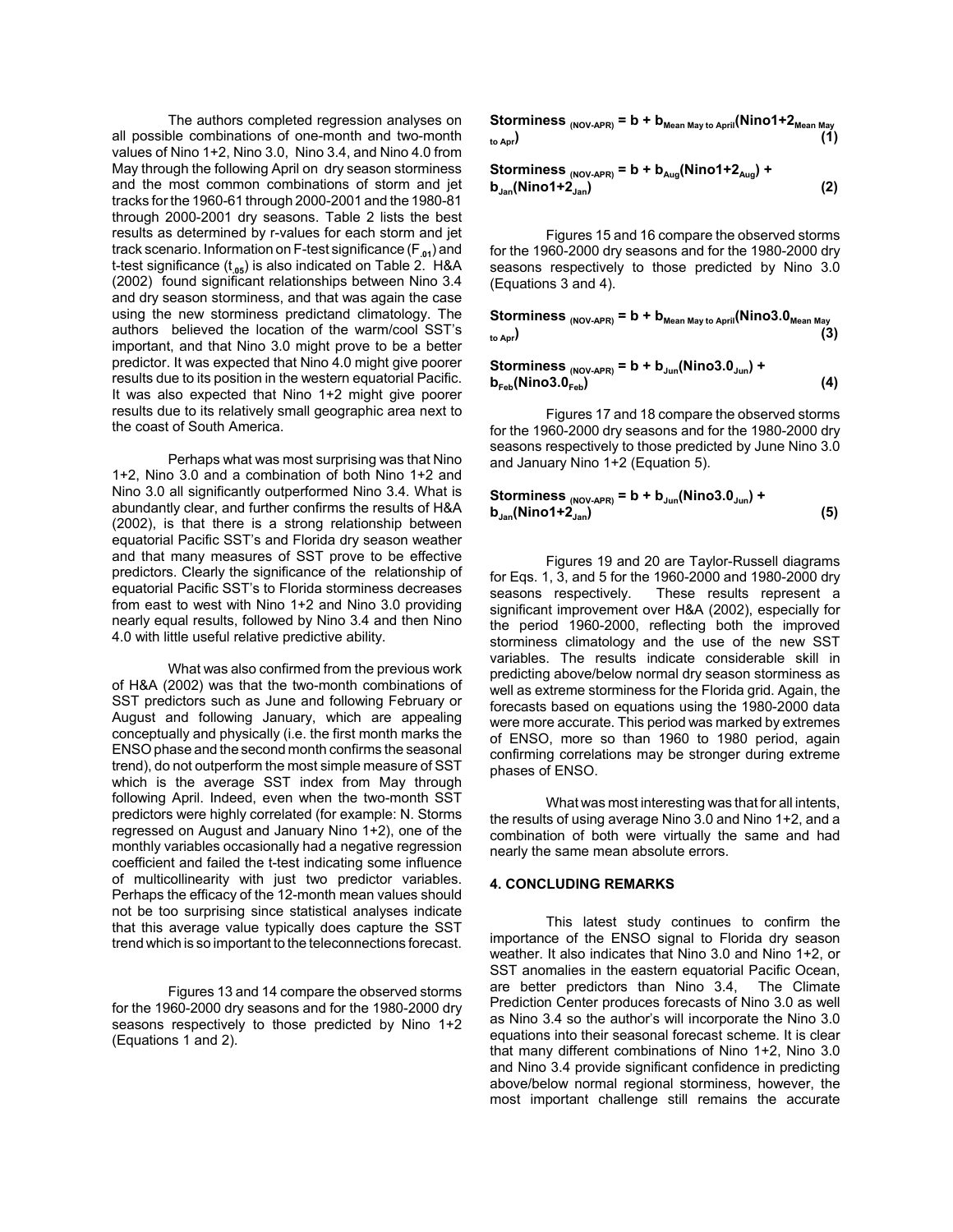| Predictors <sup>'</sup>     | Nino $1+2$           |                    | <b>Nino 3.0</b> |                    | <b>Nino 3.4</b> |                    | <b>Nino 4.0</b> |                    | <b>Nino 3.0</b><br>$81+2$ |  |
|-----------------------------|----------------------|--------------------|-----------------|--------------------|-----------------|--------------------|-----------------|--------------------|---------------------------|--|
| Predictands -               | <b>AVG</b>           | AUG/<br><b>JAN</b> | <b>AVG</b>      | JUN/<br><b>FEB</b> | <b>AVG</b>      | SEP/<br><b>JAN</b> | <b>AVG</b>      | SEP/<br><b>JAN</b> | <b>JUN/JAN</b>            |  |
| All Storms (60-00)          | .68                  | .69                | .68             | .68                | .55             | .53                | .33             | .32                | .70                       |  |
| All Storms (80-00)          | .81                  | .82                | .72             | .76                | .52             | .51                | .24             | .22                | .78                       |  |
| North Storms (60-00)        | .43                  | .50                | .32             | .44                | .21             | .31                | .12             | .14                | .45                       |  |
| North Storms (80-00)        | .51                  | .68                | .36             | .57                | .22             | .31                | .10             | .10                | .57                       |  |
| S. + Gulf Storms (60-00)    | .43                  | .49                | .50             | .50                | .44             | .44                | .28             | .25                | .51                       |  |
| S. + Gulf Storms (80-00)    | .64                  | .70                | .64             | .69                | .48             | .49                | .23             | .20                | .70                       |  |
| Gulf Storms (60-00)         | .26                  | .37                | .36             | .45                | .44             | .42                | .23             | .20                | .37                       |  |
| Gulf Storms (80-00)         | .39                  | .51                | .46             | .65                | .48             | .48                | .19             | .16                | .51                       |  |
| Gulf + N. Storms (60-00)    | .62                  | .61                | .63             | .65                | .52             | .52                | .31             | .30 <sub>0</sub>   | .62                       |  |
| Gulf + N. Storms (80-00)    | .72                  | .71                | .66             | .72                | .49             | .47                | .23             | .20                | .67                       |  |
| South $+$ N. Storms (60-00) | .63                  | .65                | .53             | .61                | .38             | .41                | .22             | .22                | .64                       |  |
| South $+$ N. Storms (60-00) | .72                  | .79                | .57             | .68                | .37             | .45                | .16             | .16                | .72                       |  |
| <b>Gulf Jet (60-00)</b>     | .59                  | .56                | .54             | .57                | .42             | .40                | .27             | .26                | .56                       |  |
| <b>Gulf Jet (80-00)</b>     | .72                  | .72                | .68             | .71                | .51             | .51                | .25             | .22                | .70                       |  |
| Gulf + S. Jet (60-00)       | .67                  | .67                | .66             | .67                | .53             | .51                | .32             | .31                | .69                       |  |
| Gulf + S. Jet (80-00)       | .80                  | .80                | .72             | .76                | .52             | .50 <sub>1</sub>   | .24             | .22                | .78                       |  |
| <b>All Jets</b>             | Same as "All Storms" |                    |                 |                    |                 |                    |                 |                    |                           |  |

Table 2. Correlation coefficients (R<sup>2</sup>) from regression of ENSO predictors (shaded in light blue) on Florida grid dry season storms and subsets of different storm and jet stream tracks (shaded in light red). Regression equations that passed the F-test at F**.01** and t-test for each variable at t**.05** are shaded in light green. Regression equations that passed the F-test at F**.01**, but failed the t-test for one or more variables at t**.05** are shaded in light yellow. Equations that failed both tests are left unshaded.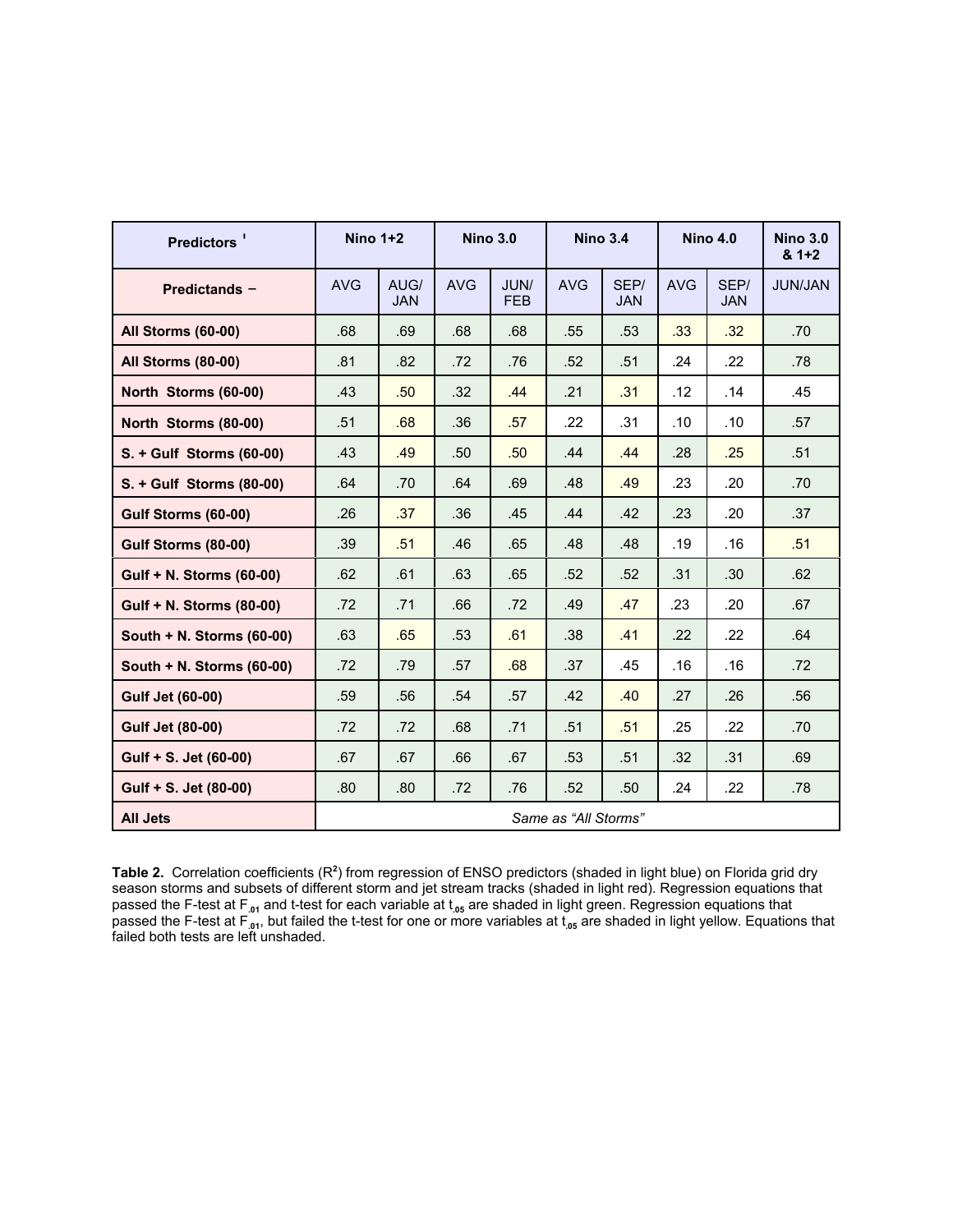

**Figure 13.** Comparison of observed Florida dry season storms from 1960-61 to 2000-01 (green line) with storms predicted by the average Nino 1+2 from May through following April (blue line) and with storms predicted from August and following January Nino 1+2 (red line).



**Figure 15.** Comparison of observed Florida dry season storms from 1960-61 to 2000-01 (green line) with storms predicted by the average Nino 3.0 from May through following April (blue line) and with storms predicted from June and following February Nino 3.0 (red line).



**Figure 17.** Comparison of observed Florida dry season storms from 1960-61 to 2000-01 (blue line) with storms predicted from June Nino 3.0 and following January Nino 1+2 (red line).



**Figure 14.** Comparison of observed Florida dry season storms from 1980-81 to 2000-01 (green line) with storms predicted by the average Nino 1+2 from May through following April (blue line) and with storms predicted from August and following January Nino 1+2 (red line).



**Figure 16.** Comparison of observed Florida dry season storms 1980-81 to 2000-01 (green line) with storms predicted by the average Nino 3.0 from May through following April (blue line) and with storms predicted from June and the following February Nino 3.0 (red line).



**Figure 18.** Comparison of observed Florida dry season storms from 1980-81 to 2000-01 (green line) with storms predicted from June Nino 3.0 and following January Nino 1+2 (red line).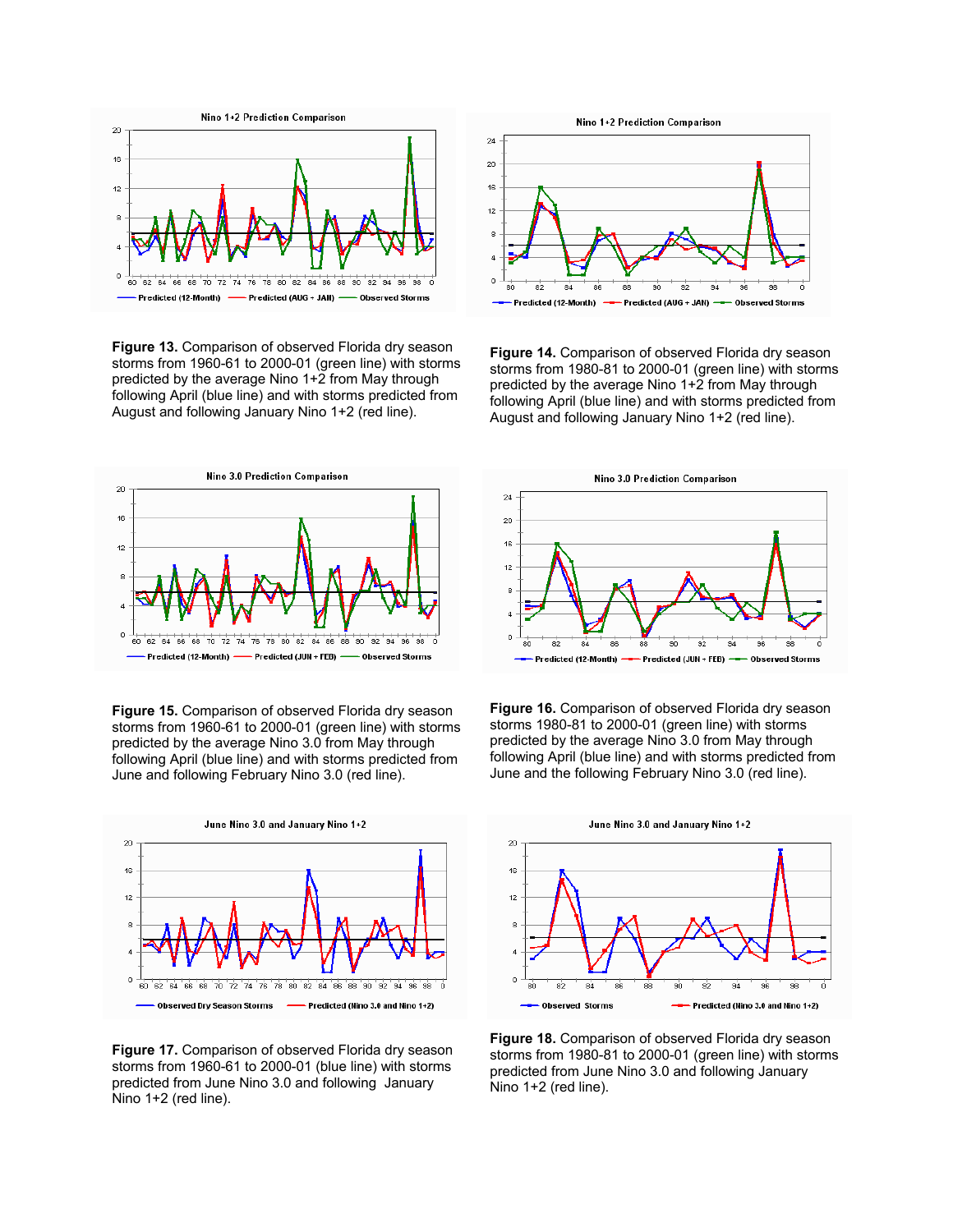



**Figure 19.** Taylor-Russell diagram plotting observed storms against storms predicted for the 1960-61 to 2000-01 dry seasons from Equations 1, 3, and 5 . Normal storminess is indicated by the green lines (see Stewart, 2000 for a detailed description of the chart).

**Figure 20.** Taylor-Russell diagram plotting observed storms against storms predicted for the 1980-81 to 2000-01 dry seasons from Equations 1, 3, and 5 . Normal storminess is indicated by the green lines (see Stewart, 2000 for a detailed description of the chart).